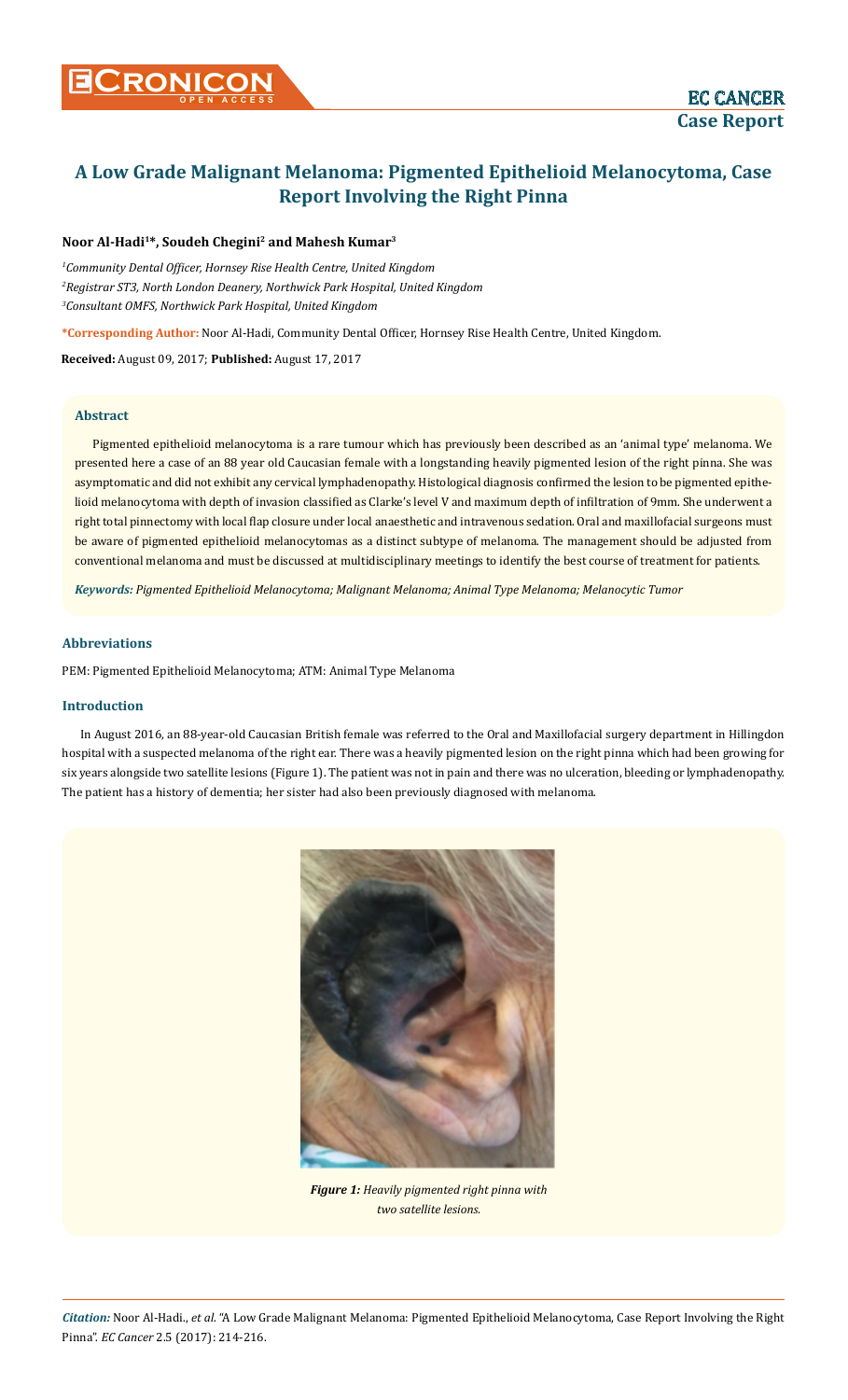#### **A Low Grade Malignant Melanoma: Pigmented Epithelioid Melanocytoma, Case Report Involving the Right Pinna**

A punch biopsy of the lesion found it to be consistent with 'animal type' melanoma. This was later surgically excised under IV sedation whereby a right pinnectomy and local flap reconstruction was performed using diathermy (Figure 2). The histology of the lesion found the dermis infiltrated to a maximum depth of 9mm (Clark's level V), abutting underlying cartilage. The mitotic rate was < 1 per 10hpf and there was minimal lymphocytic response. Focal satellitosis was present and there was no evidence of a pre-existing naevus. No vascular invasion was identified. The histological conclusion was that of malignant melanoma, animal type, pT4b.



*Figure 2: Right pinnectomy performed using diathermy under IV sedation.*

#### **Results and Discussion**

Pigmented epithelioid melanocytoma (PEM) is a term devised by Zembowicz., *et al*. in 2004 which has replaced 'animal type melanomas' and 'epithelioid blue nevus' [1]. The original term Animal type melanoma (ATM) was a rare lesion that was initially reported in the skin of grey horses in 1832 by Dick [2]. ATM is a rare subtype of melanoma with literature showing a higher incidence in the older population. It is uncommon for ATMs to exhibit aggressive characteristics; however there have been reports of metastasis to regional lymph nodes and distant sites such as the parotid gland and liver [3]. PEM is best considered as a borderline melanocytic neoplasm or a low grade melanoma with generally a better prognosis than conventional malignant melanomas. It generally tends to follow an indolent clinical course. Zembowicz., *et al*. conducted a clinical-pathologic analysis of 40 patients with PEM and found that the tumors had a wide distribution, mainly found on extremities. These lesions have also been reported on the trunk and head and neck [4].

Histopathologically, PEM tend to exhibit a wedge-shaped configuration and are composed of heavily pigmented dermal melanocytic tumor cells as well as epithelioid and spindled cells. Mitosis, though rare, can sometimes be seen [5]. Though the lesions have been described as less aggressive and more indolent in nature than conventional melanomas, full excision and long term monitoring are warranted given the low but potential risk of metastasis [6].

*Citation:* Noor Al-Hadi., *et al*. "A Low Grade Malignant Melanoma: Pigmented Epithelioid Melanocytoma, Case Report Involving the Right Pinna". *EC Cancer* 2.5 (2017): 214-216.

215